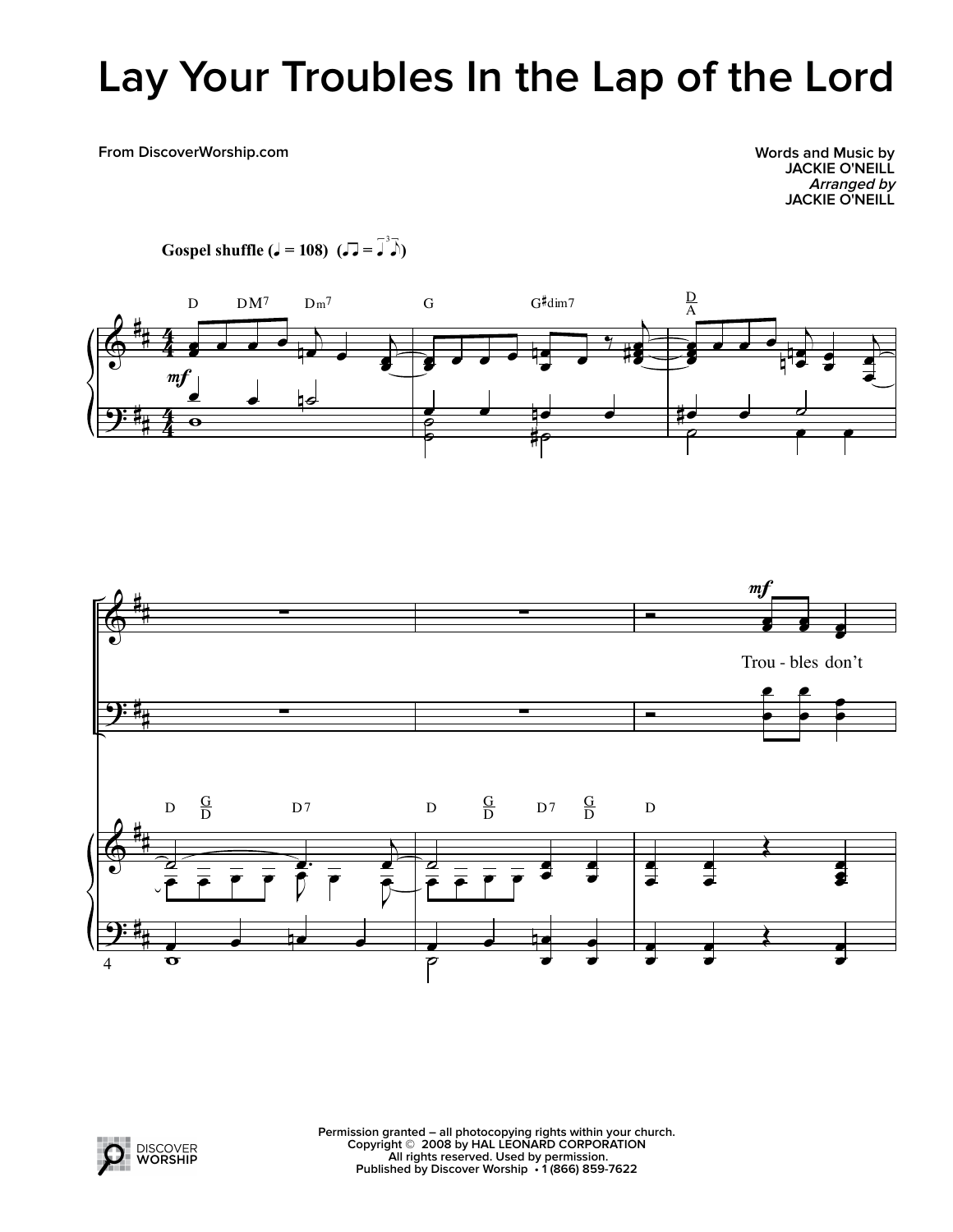







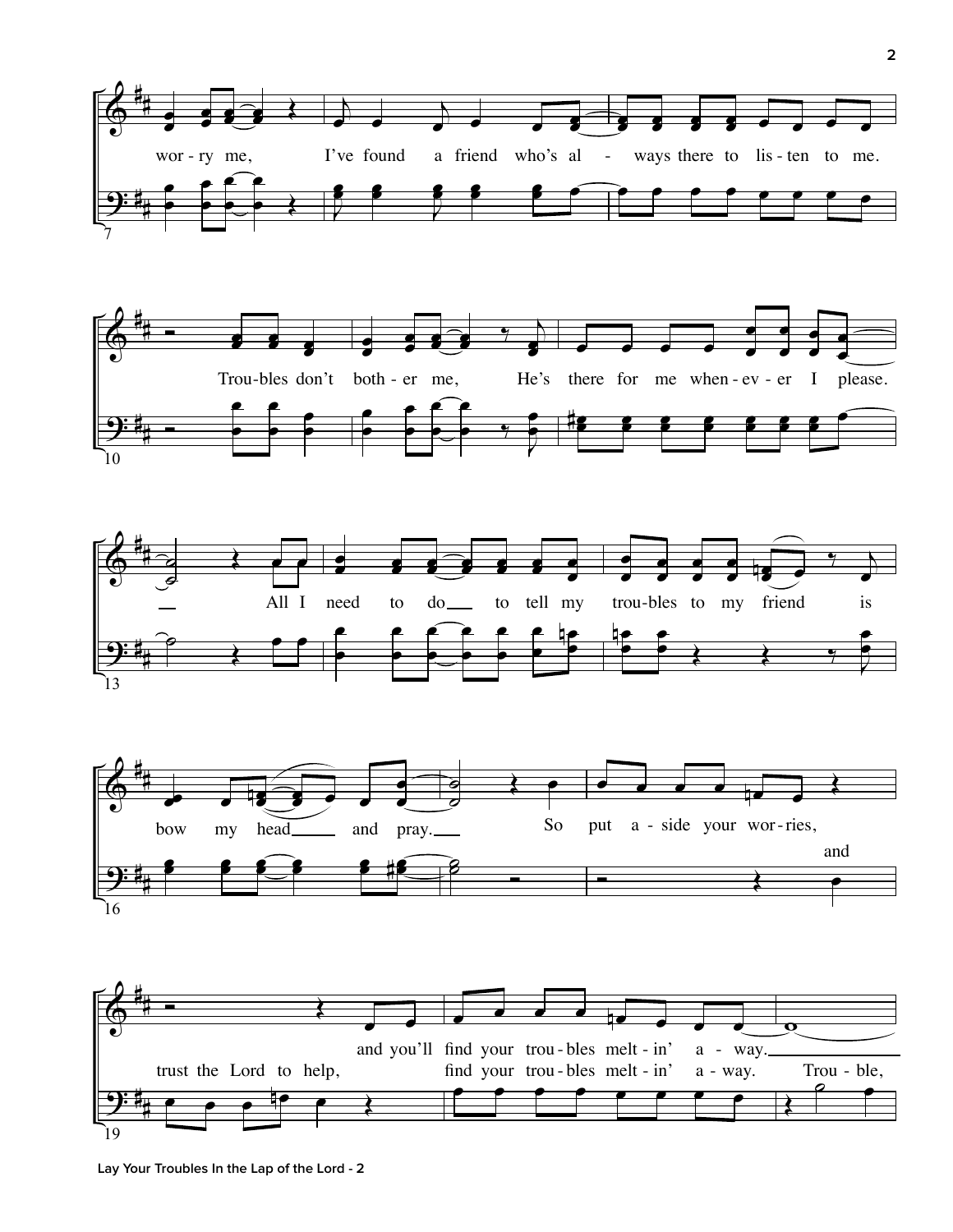









**Lay Your Troubles In the Lap of the Lord - 3**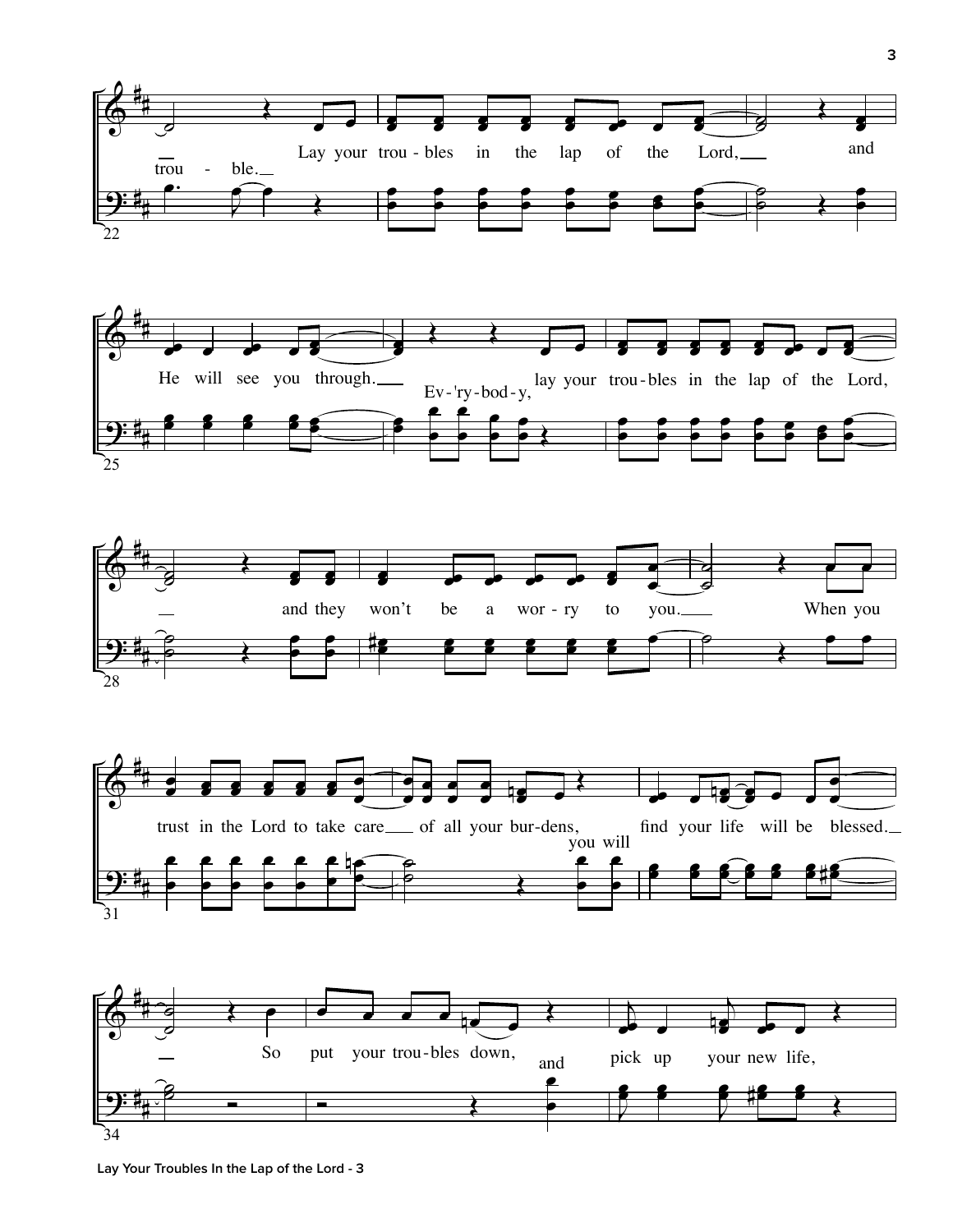

**Lay Your Troubles In the Lap of the Lord - 4**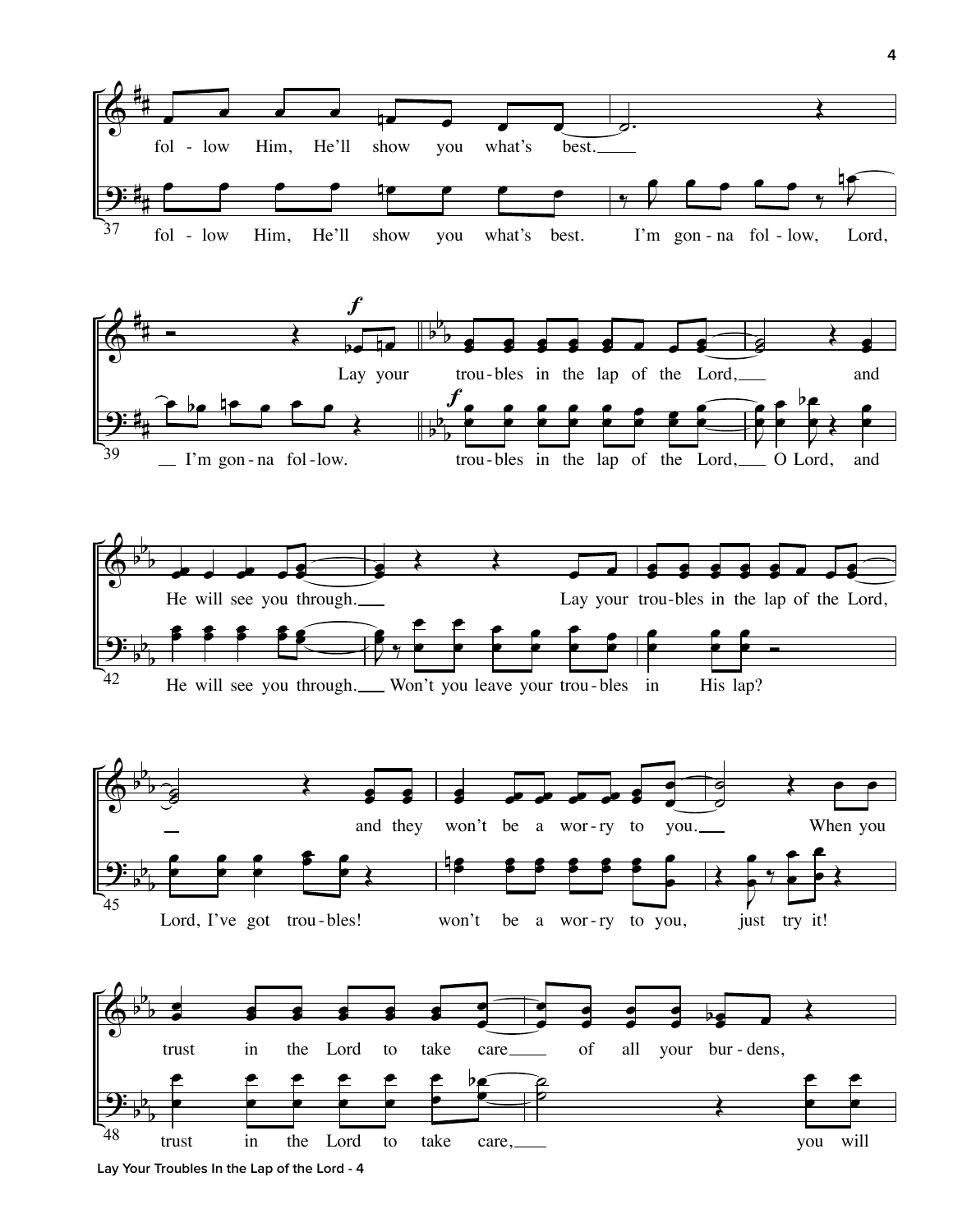